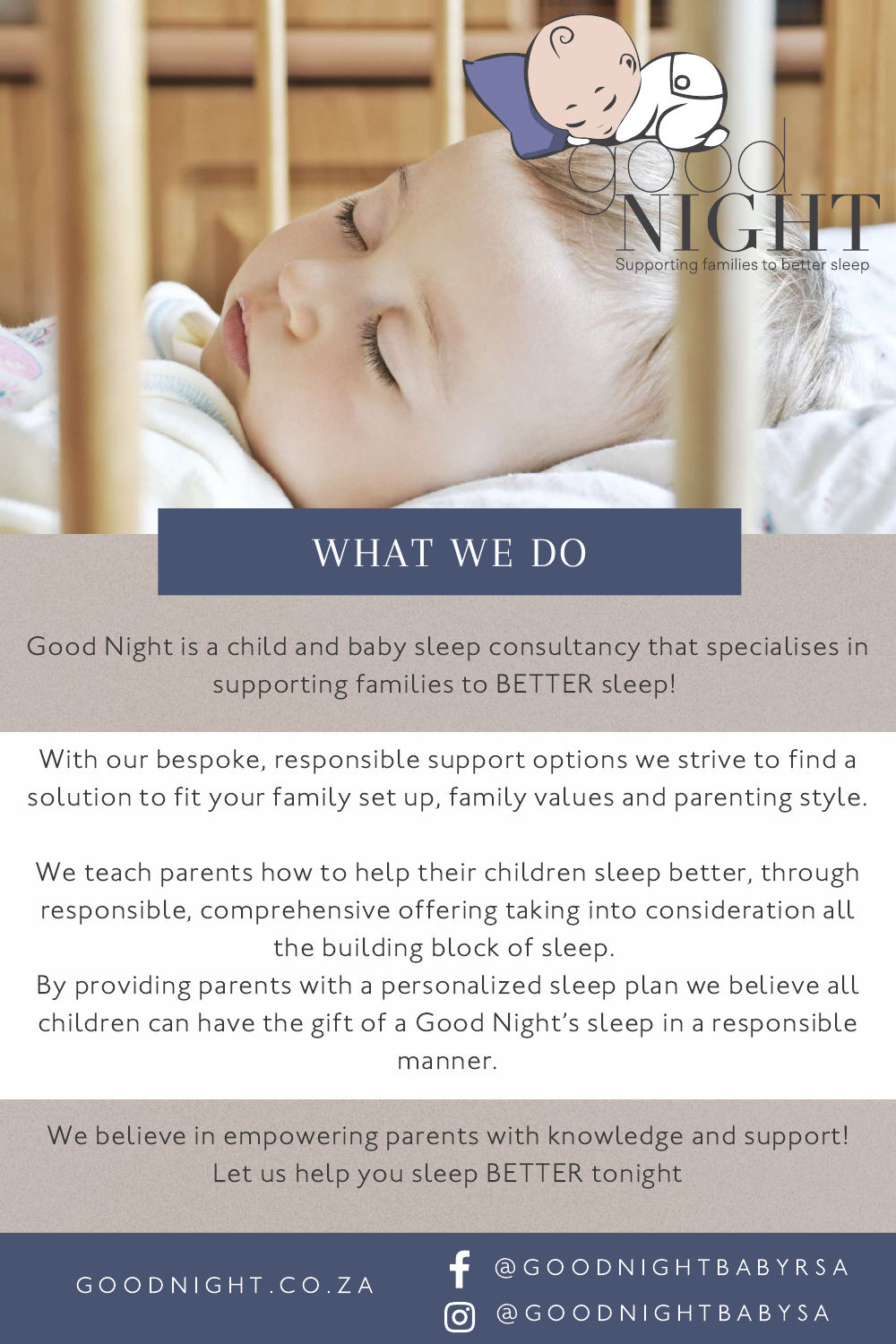

# OUR DIFFERENT SOLUTIONS

## **CONSULT AND SUPPORT**

### **WORKSHOPS**

### **MASTERCLASS**

### **The most responsible solution**

Includes analysis, personalized sleep plan, 1.5-hour consultation, x 3 follow up support phone calls (15 min each) and two weeks of unlimited email / WhatsApp support.

### **Create your own Sleep Plan**

This practical three-hour workshop will assist parents in custom making their own sleep strategy for their family. Covering all the building blocks of sleep to help your family sleep BETTER.

### **Cover the basics**

An informative 60 - 90 minutes talk will cover all the building blocks of sleep in a more generic format but of course allow for some Q&A at the end.

# **SCHOOL TRAINING**

### **Helping our support teams**

Our newest offering focuses on helping teachers at schools understand the importance of sleep. Focusing on day time naps, requirements and schedules for different ages, and creating ideal sleep environments.

## **SLEEP PARTY**

### **Sharing is Caring**

Parents who have gone through the process have the opportunity to share their joy of restful Sleep with their friends. Friends spend time together while one of our Sleep Experts share what they know!

# **LET'S SLEEP BETTER**